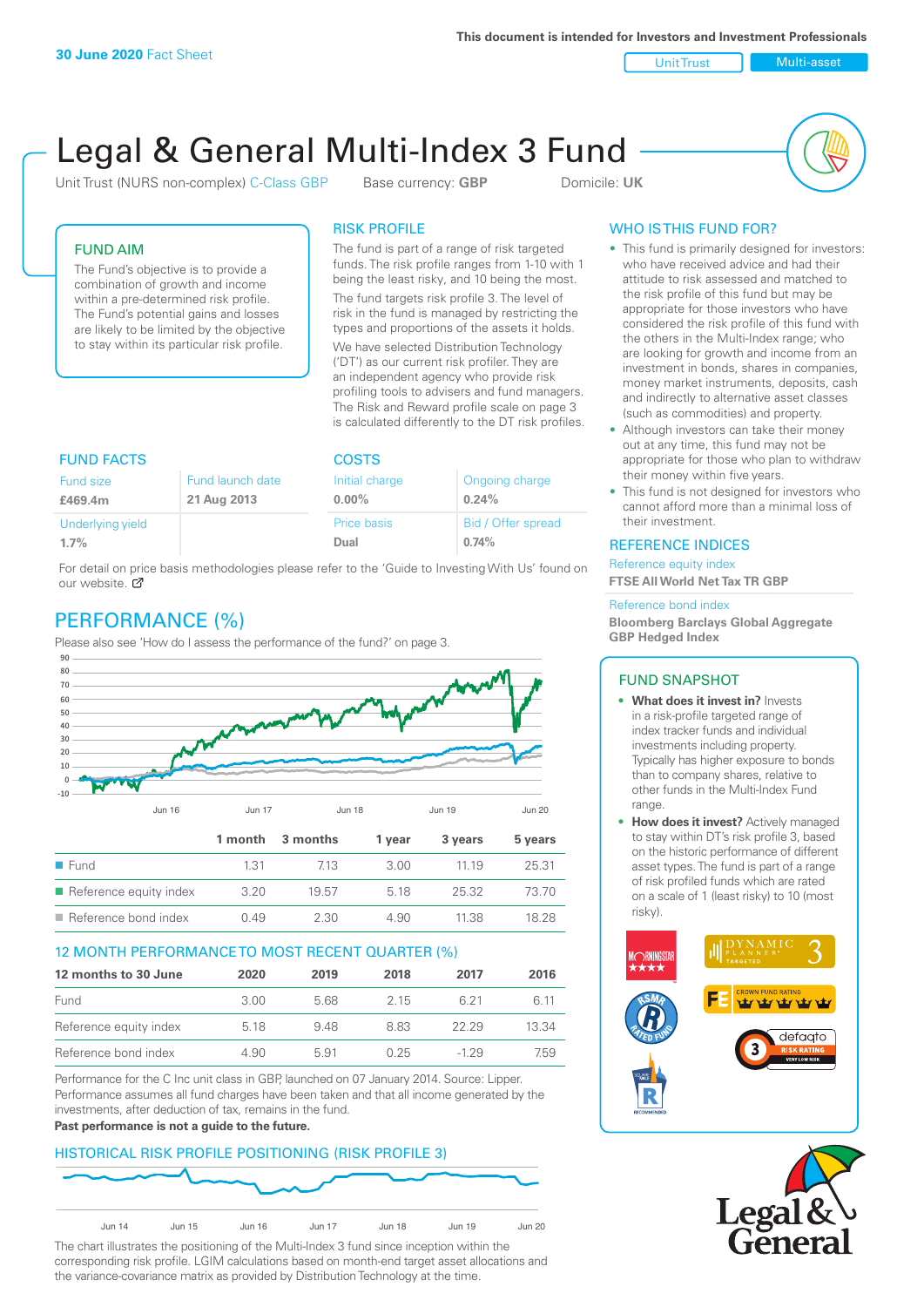# Legal & General Multi-Index 3 Fund

Unit Trust (NURS non-complex) C-Class GBP

# PORTFOLIO BREAKDOWN

All data source LGIM unless otherwise stated. Totals may not sum due to rounding.





#### FUND MANAGERS

The fund managers have responsibility for managing the multi-index fund range. They are part of the Multi-Asset Funds (MAF) team in LGIM. This team focuses on designing and managing multi-asset funds that are tailored to match the specific objectives of various client types. The team sits within a wider Asset Allocation team which combines both depth of experience with a broad range of expertise from different fields, including fund management, investment consulting and risk management roles.

# TOP 10 HOLDINGS (%)

| <b>LGIM GBP Liquidity Fund Plus</b>                    | 12.1 |
|--------------------------------------------------------|------|
| L&G Sterling Corporate Bond Index Fund                 | 10.8 |
| L&G All Stocks Gilt Index Trust                        | 9.3  |
| <b>LGIM Global Corporate Bond Fund</b>                 | 8.6  |
| L&G Global Inflation Linked Bond Index Fund            | 8.5  |
| L&G Cash Trust                                         | 7.7  |
| L&G Short Dated Sterling Corporate Bond Index Fund     | 5.2  |
| L&G Emerging Markets Government Bond (US\$) Index Fund | 4.6  |
| L&G UK Index Trust                                     | 4.2  |
| L&G US Index Trust                                     | 4.0  |

**Important:** Due to exceptional market conditions, spreads are currently volatile and may be higher than indicated. To see the latest spread visit www. legalandgeneral.com/chargesandfees